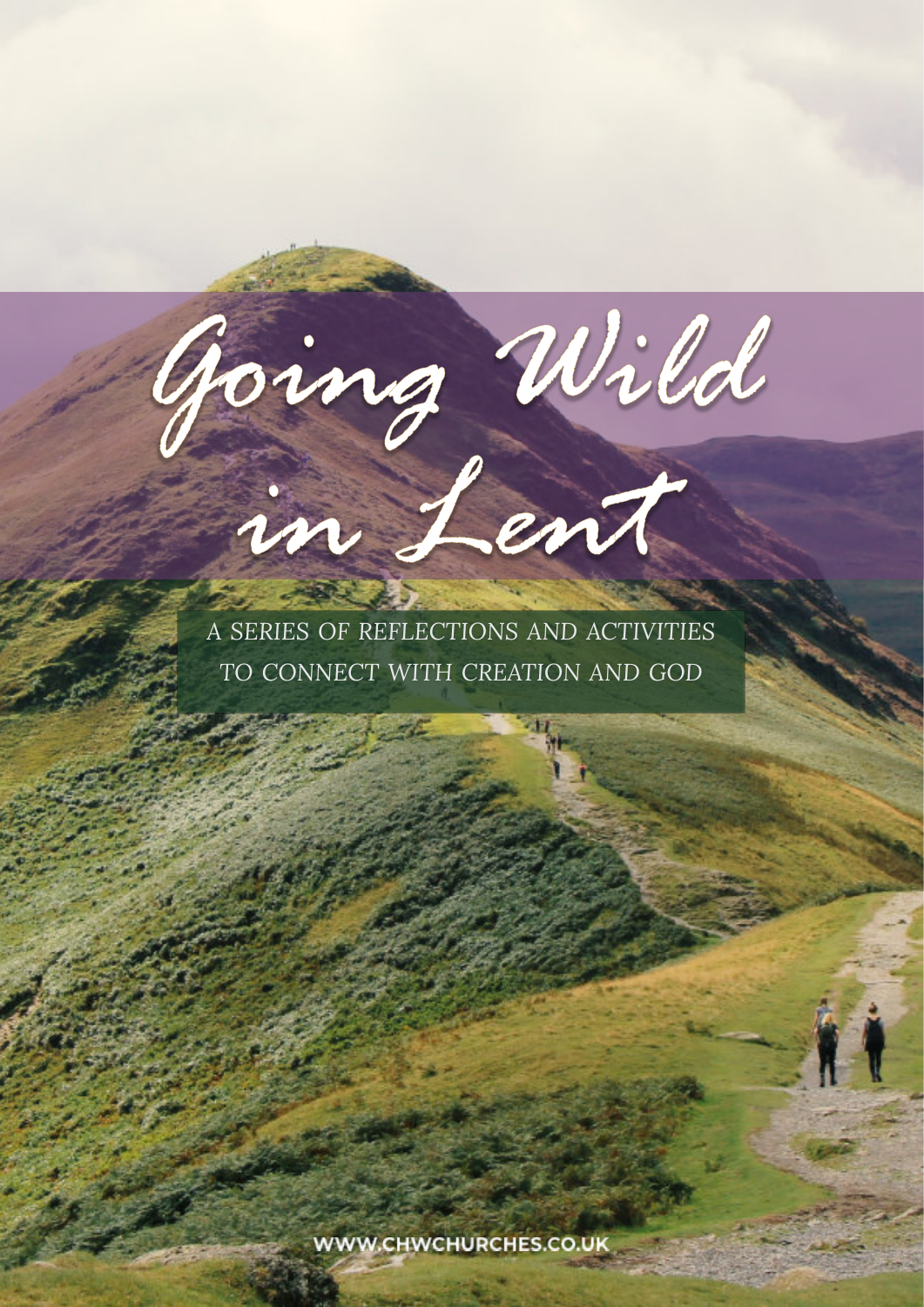### **week 1 - soil & seeds**

Read the Bible passage and the reflection. During the week, choose any of the activities to do or do one each day and enjoy being outside connecting with nature and its creator.



seeds on a damp tissue. Look at them every day to see how they are growing.



*<sup>9</sup> And out of the ground the Lord God made to spring up every tree that is pleasant to the sight and good for food.*

*Genesis 2:9*

### If you have a garden, 2

take a handful of soil, feel it, and smell it. What words would you use to describe it?

God has created an amazing world for us to live in, but so much of it often passes us by because of how small it is! Sometimes the smallest of things can make a big difference; a flower seed grows and brings joy, a tomato seed grows and brings sustenance, all sustained by microorganisms in the soil invisible to the naked eye. As we begin Lent, what small thing could you start that could, with God's help, be transformed into something bigger that makes a difference to your life and the life of others?



Go for a walk and notice all the things that are growing around you, both wild and in people's gardens.

## 4

A spoonful of good soil has more living organisms in it than there are people on the Earth. Dig up a spoonful of soil, imagine all those tiny life forms that are in it.



Many plants simply drop their seeds around them in the autumn. See if you can still find a seed on the ground.



Is there something that you could plant now and take care of, either in your garden or a pot?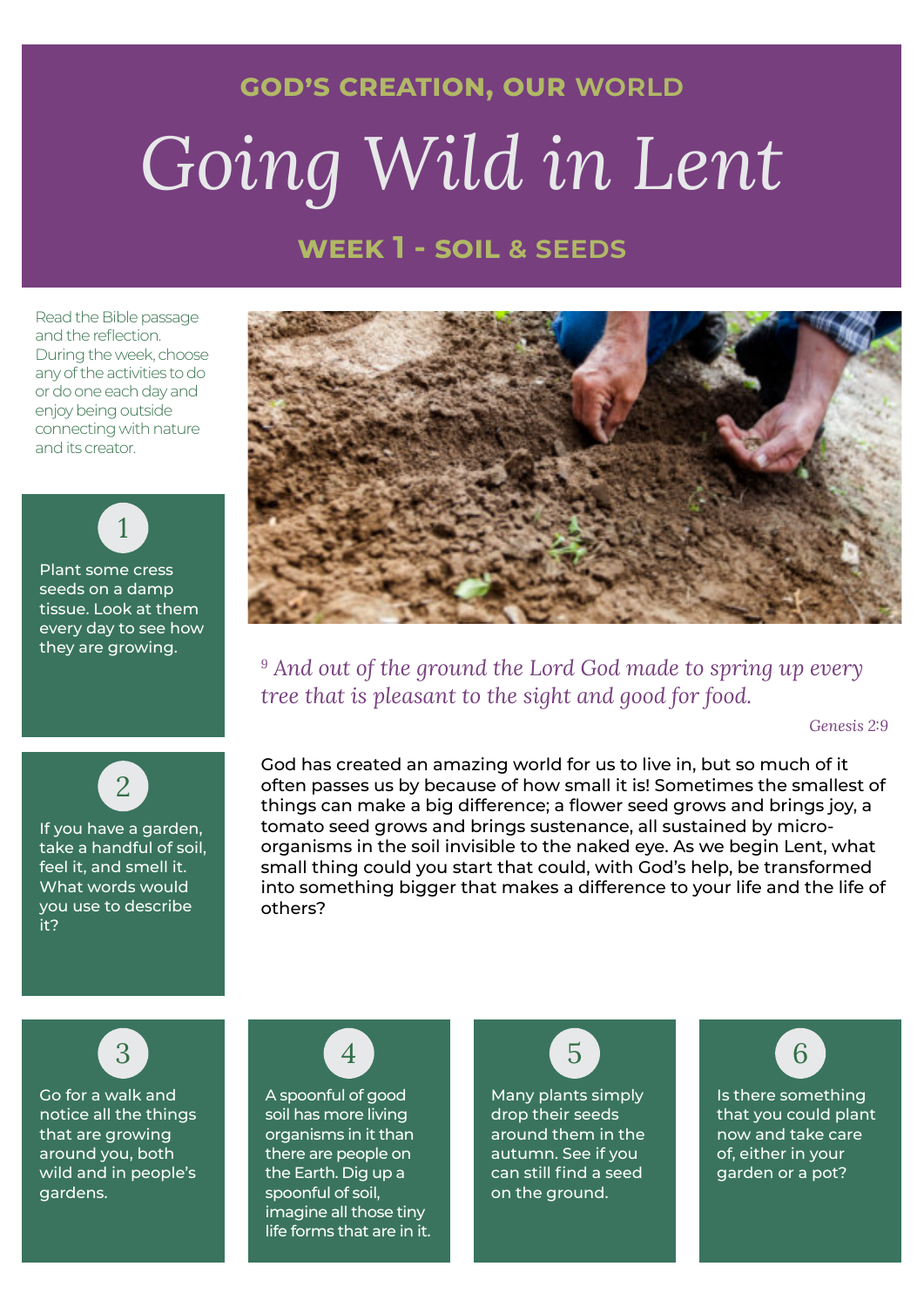# *Soil & Seed Celebration*

*Sundays in Lent, just like the rest of the year, are <sup>a</sup> day when Christians celebrate the resurrection of Jesus Christ and so for each Sunday of Lent there is an act of celebration linked to the theme for the week.*

Make a bowl of popcorn from scratch adding salt and/or sugar to taste and enjoy it whilst watching a much-loved film on your television, tablet, or computer. If you cannot make your own popcorn, then buying a bag from the shop will do. As you eat the popcorn, remember how something that started out so small has grown into something that now brings you such joy. Thank God for the small things in life that bring you joy.



# *Prayer for Soil & Seeds week*

Gather (or go by yourself) to a place where soil is visible; or if you are unable to do that, light a candle inside and place a small amount of soil beside it and some seeds if you have any. Be quiet and reflect on the importance of good soil and seeds to our world. You may then wish to say the following prayers:

*Creator God, thank you for the seeds and good soil in which to grow them. Thank you for the food they provide, the beauty they produce, and the creatures they sustain.*

#### *Silence is kept*

*Please help people in those places where food is difficult to grow because of poor soil and unfavourable weather. Forgive us for the times when we have forgotten them.*

#### *Silence is kept*

*Help us to value soil and seeds as part of your creation; not just for what they can give us, but simply because you made them and you love them.*

*In the silence allow the seeds and soil to draw you closer to God our creator and redeemer*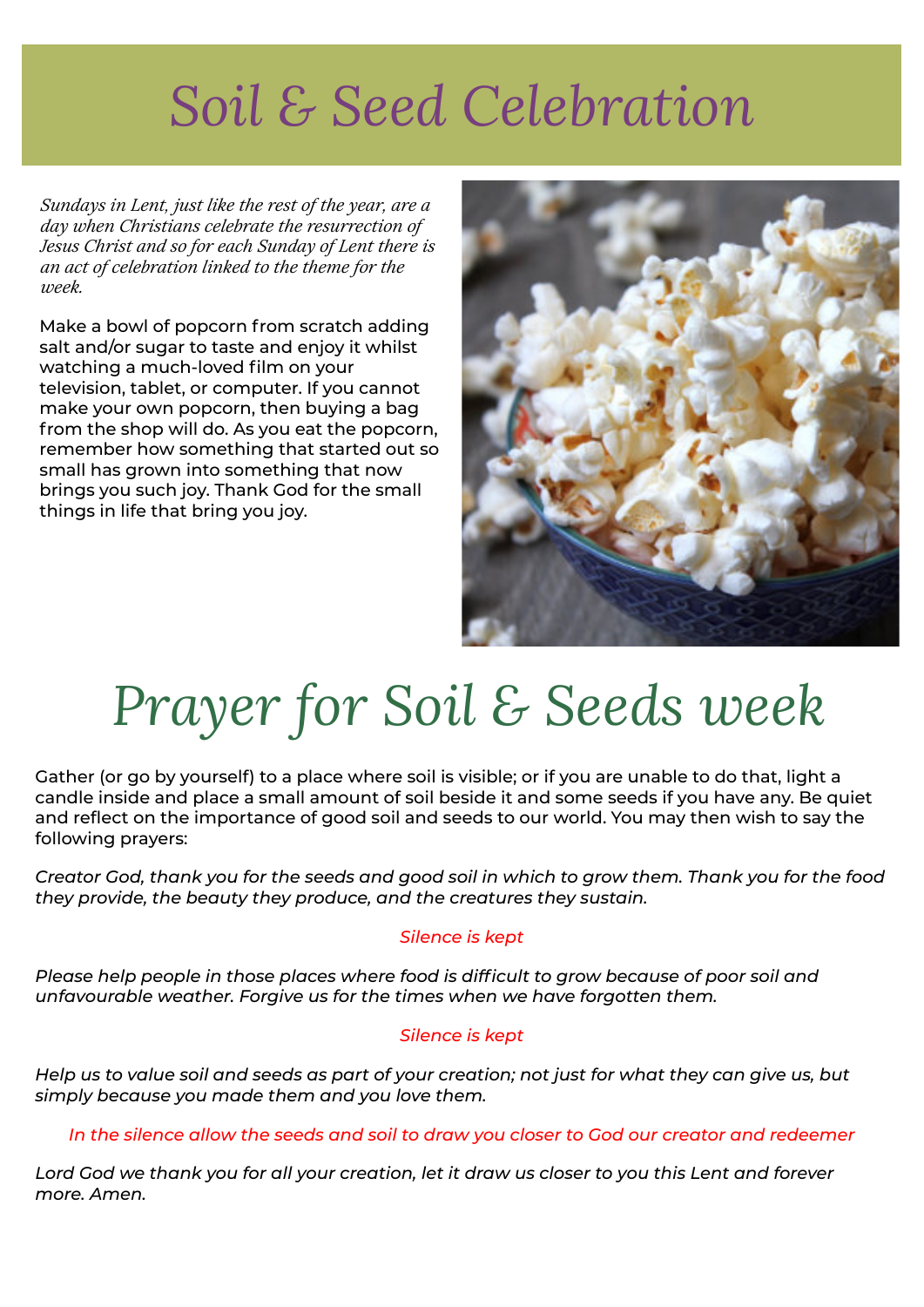#### **god's creation, our world**

# *Going Wild in Lent*

### **week 2 - flowers**

Read the Bible passage and the reflection. During the week, choose any of the activities to do or do one each day and enjoy being outside connecting with nature and its creator.



See how many different colours of flower you can find. Look at all levels, don't forget - trees have flowers too.



Go for a walk. Smell the flowers you find (and can easily reach). How are their scents different?



*<sup>27</sup>Consider the lilies, how they grow: they neither toil nor spin, yet I tell you, even Solomon in all his glory was not arrayed like one of these.*

*Luke 12:27*

In flowers we see the variety and complexity of God's creation. In their colours, size, and scent, each is individual and provides its own contribution to the glory of creation. In the intricacies of their petals and their centres, we see each flower is lovingly created and sustained by God. As you venture outside this week, remember that you are uniquely created by God and when we turn to him he shall sustain us in all the complexities of our lives.

![](_page_3_Picture_12.jpeg)

Find a flower bud. Can you imagine what the flower will look like when it opens?

### 4

Choose a flower to contemplate. Remind yourself that this flower has value simply because God made it and loves it.

![](_page_3_Picture_16.jpeg)

Look closely at a flower. Look at the patterns and colours; the number of petals; the connections between the parts of the flower.

![](_page_3_Picture_18.jpeg)

Watch a flower for a while. Observe how it interacts with the world e.g. wind, insects, rain.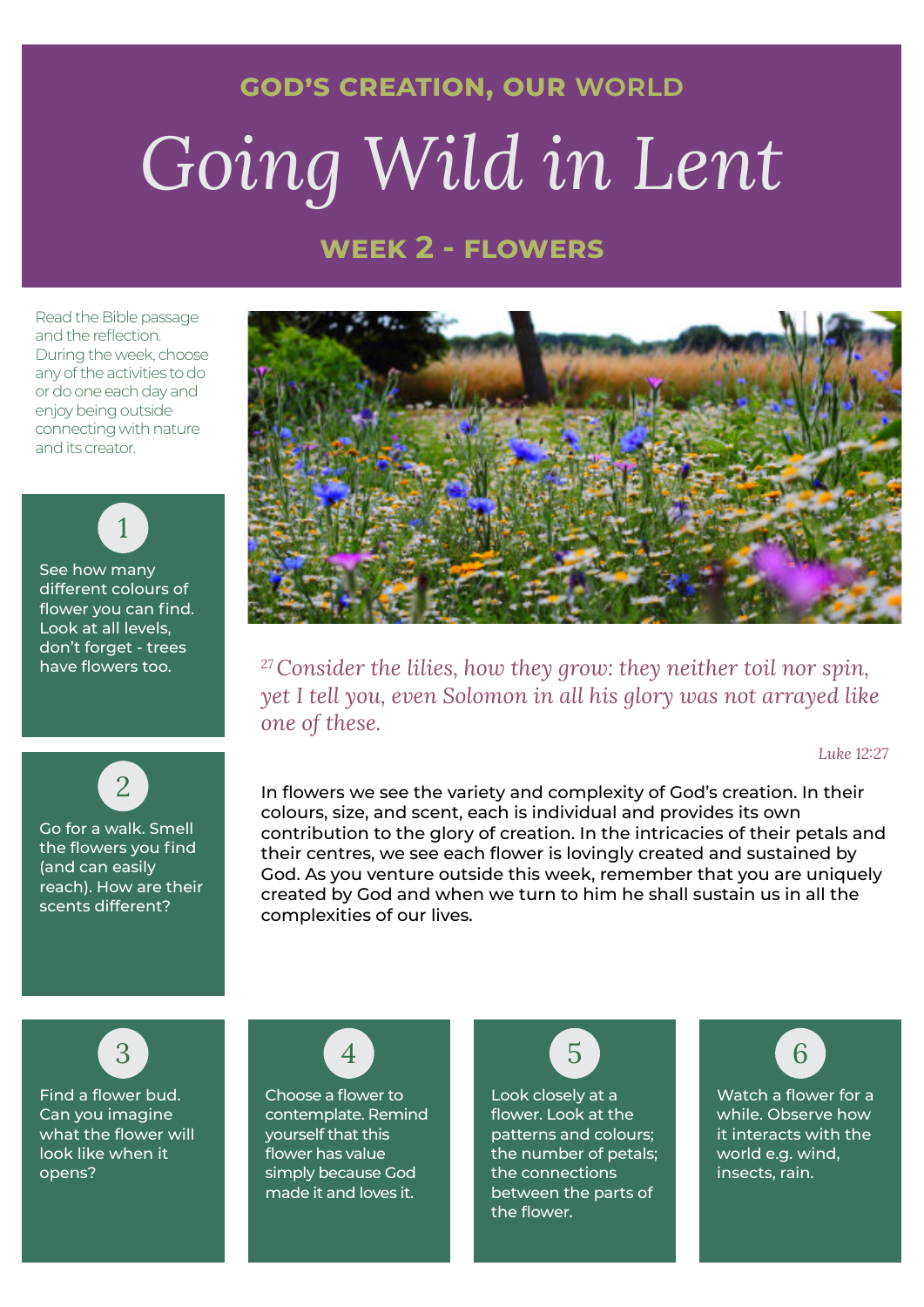## *Flowers Celebration*

*Sundays in Lent, just like the rest of the year, are <sup>a</sup> day when Christians celebrate the resurrection of Jesus Christ and so for each Sunday of Lent there is an act of celebration linked to the theme for the week.*

Buy yourself a hyacinth or another flowering pot plant and put it in a prominent place in your home. As you nurture it throughout Lent and beyond may it remind you of God's ongoing nurturing of your faith. As it flowers, may its beauty remind you of the beauty of God's grace bestowed onto us.

![](_page_4_Picture_3.jpeg)

# *Prayer for Flowers week*

Gather (or go by yourself) to a place where flowers are growing; or if you are unable to do that, light a candle inside and place a flower or a house plant beside it. Be quiet and reflect on what flowers mean to you and what the world would be like without them. You may then wish to say the following prayers:

*Creator God, thank you for flowers. Thank you for the beauty that they bring to your world, for the life they support, the mental health they sustain, and the part they play in your creation.*

#### *Silence is kept*

*We are sorry for the times that we have been in such a hurry that we have not taken the time to appreciate the beauty and variety of the world around us in all its complexity and detail.*

#### *Silence is kept*

*Help us to value flowers as part of your creation; not just for what they can give us, but simply because you made them and you love them.*

*In the silence allow the flowers to draw you closer to God our creator and redeemer*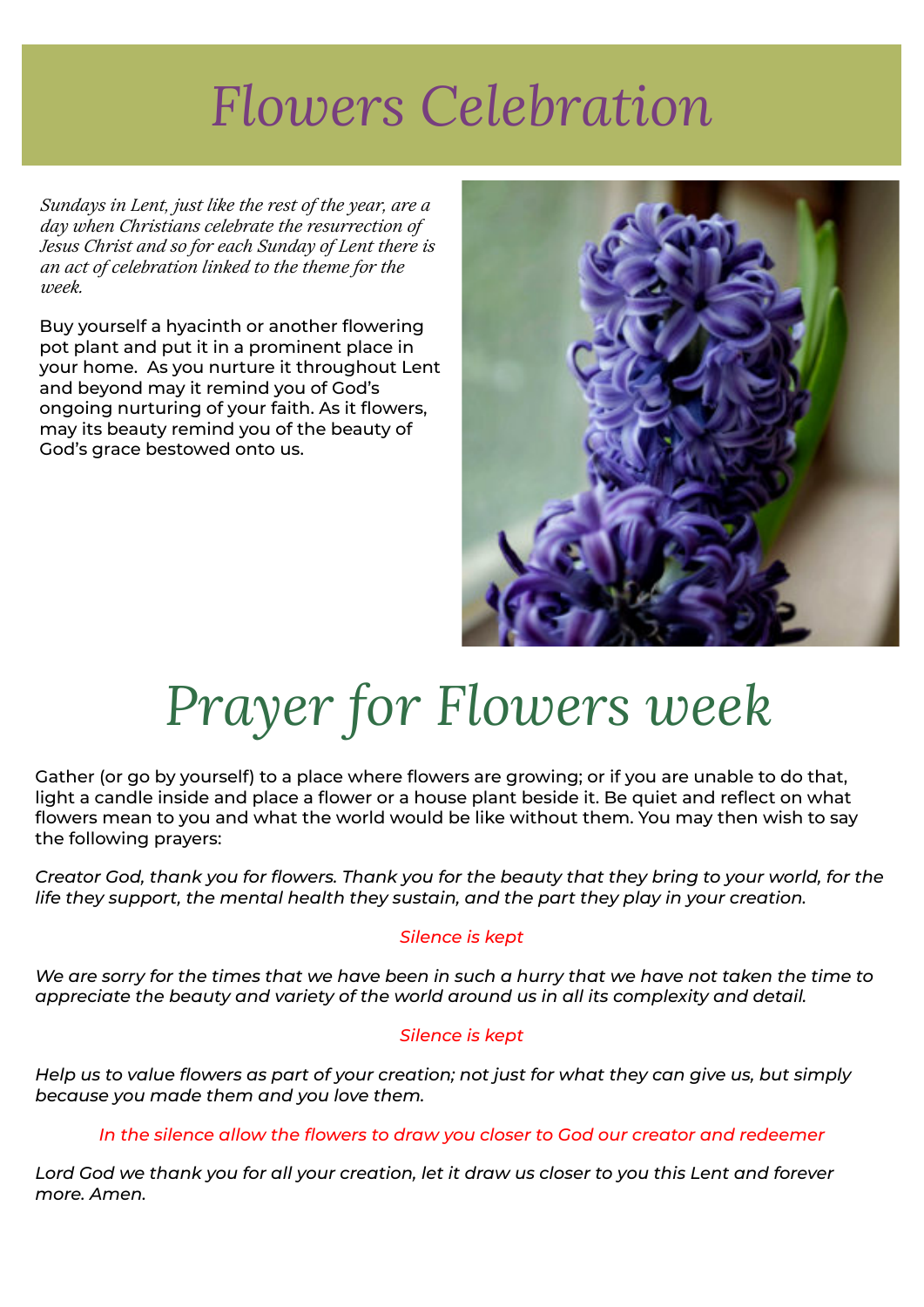### **week 3 - trees**

Read the Bible passage and the reflection. During the week, choose any of the activities to do or do one each day and enjoy being outside connecting with nature and its creator.

On a walk, touch the trunk of a tree, hug it if you wish. Remind yourself that God made this tree and he loves it just as he loves you.

1

### 2

Find an evergreen tree. How would you describe the green of this tree? Be imaginative, use similes and analogies to add to your description.

![](_page_5_Picture_6.jpeg)

*<sup>8</sup> He is like a tree planted by water, that sends out its roots by the stream, and does not fear when heat comes, for its leaves remain green, and is not anxious in the year of drought, for it does not cease to bear fruit.*

#### *Jeremiah 17:8*

Like an iceberg, there is much more to a tree than what we see above the surface. The roots of a tree burrow deep into the ground providing a strong foundation that protect it from all manner of harm and danger. Jesus Christ, as revealed in the Bible, is the foundation of our faith providing us with stability throughout all seasons of our lives so that although we may be shaken, we will not fall. How might you strengthen that foundation this Lent?

3

Find a tree with no leaves on it yet. Can you see buds where the leaves will form? Can you see any signs of life on or in the tree?

![](_page_5_Picture_12.jpeg)

Take a long view and see if you can tell trees apart by the shape of their branches. (You do not need to be able to know what they are, just spot the differences).

![](_page_5_Picture_14.jpeg)

Take a few minutes to sit (or lean) against a tree. Does the experience speak to you in any way?

![](_page_5_Picture_16.jpeg)

Look at the base of a tree. Imagine the roots driving down, deep into the ground. Imagine the strength that tree has. What gives you strength?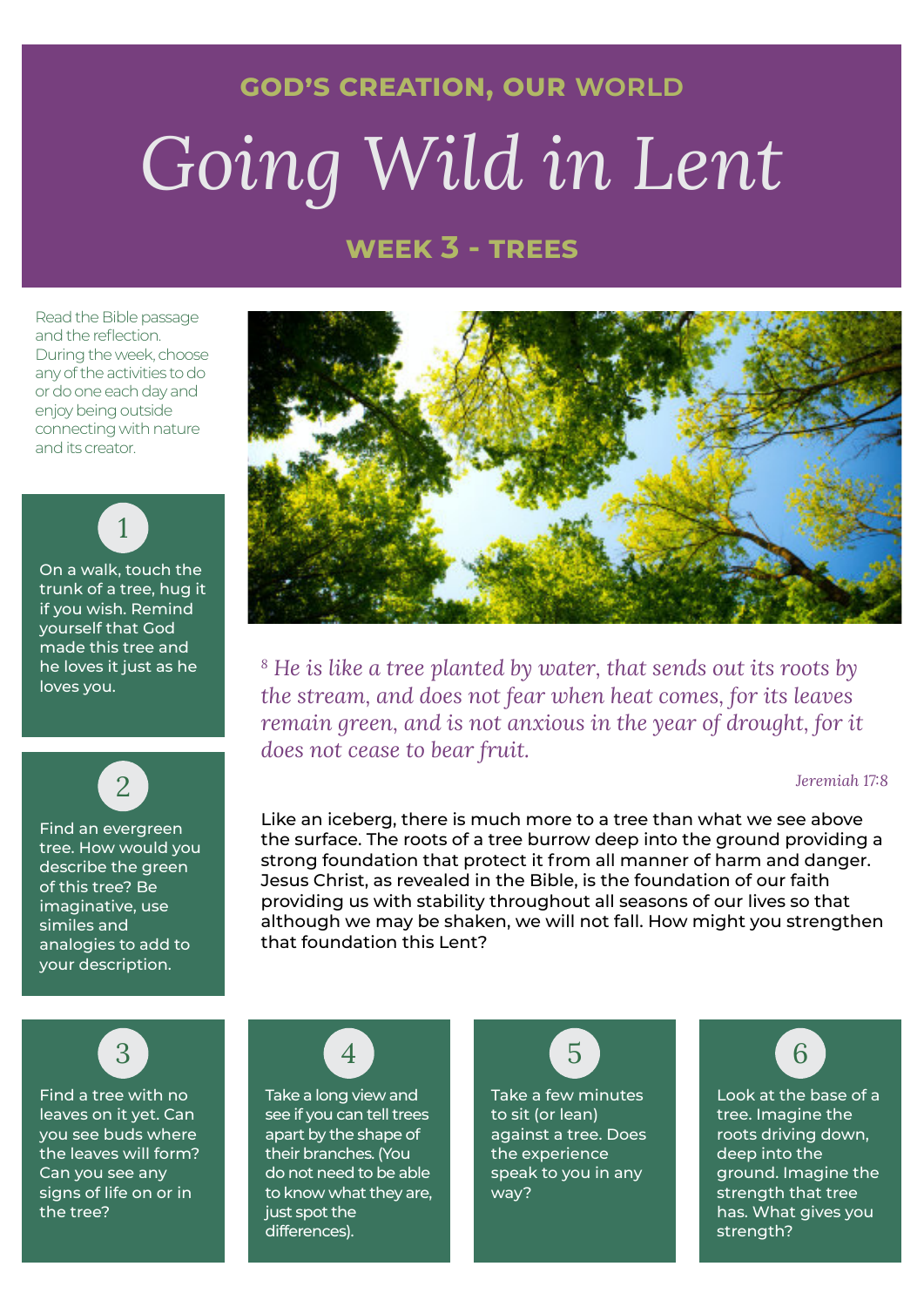## *Trees Celebration*

*Sundays in Lent, just like the rest of the year, are <sup>a</sup> day when Christians celebrate the resurrection of Jesus Christ and so for each Sunday of Lent there is an act of celebration linked to the theme for the week.*

If the weather is nice, go out and find a nice tree to sit underneath for a picnic - bring a chocolate log with you for dessert (or some other similarly branch shaped dessert). If you do not wish to go out for a picnic, bring the picnic inside! Set out a tablecloth and picnic basket on your table, perhaps even place some branches or leaves upon it too. As you enjoy your picnic thank God for his support through all the seasons of our life.

![](_page_6_Picture_3.jpeg)

# *Prayer for Trees week*

Gather (or go by yourself) to a tree or a place where trees are visible; or if you are unable to do that, light a candle inside and place a leaf or twigs beside it. Be quiet and reflect on what trees mean to you and their importance for our world. You may then wish to say the following prayers:

*Creator God, thank you for the trees. Thank you for the homes they provide, the life they sustain, and the part that they play in your creation.*

#### *Silence is kept*

*We are sorry for those times and places around the world when greed has driven people to destroy your trees and threaten the lives of creatures who live in them.*

#### *Silence is kept*

*Help us to value trees as part of your creation; not just for what they can give us, but simply because you made them and you love them.*

#### *In the silence allow the trees to draw you closer to God our creator and redeemer*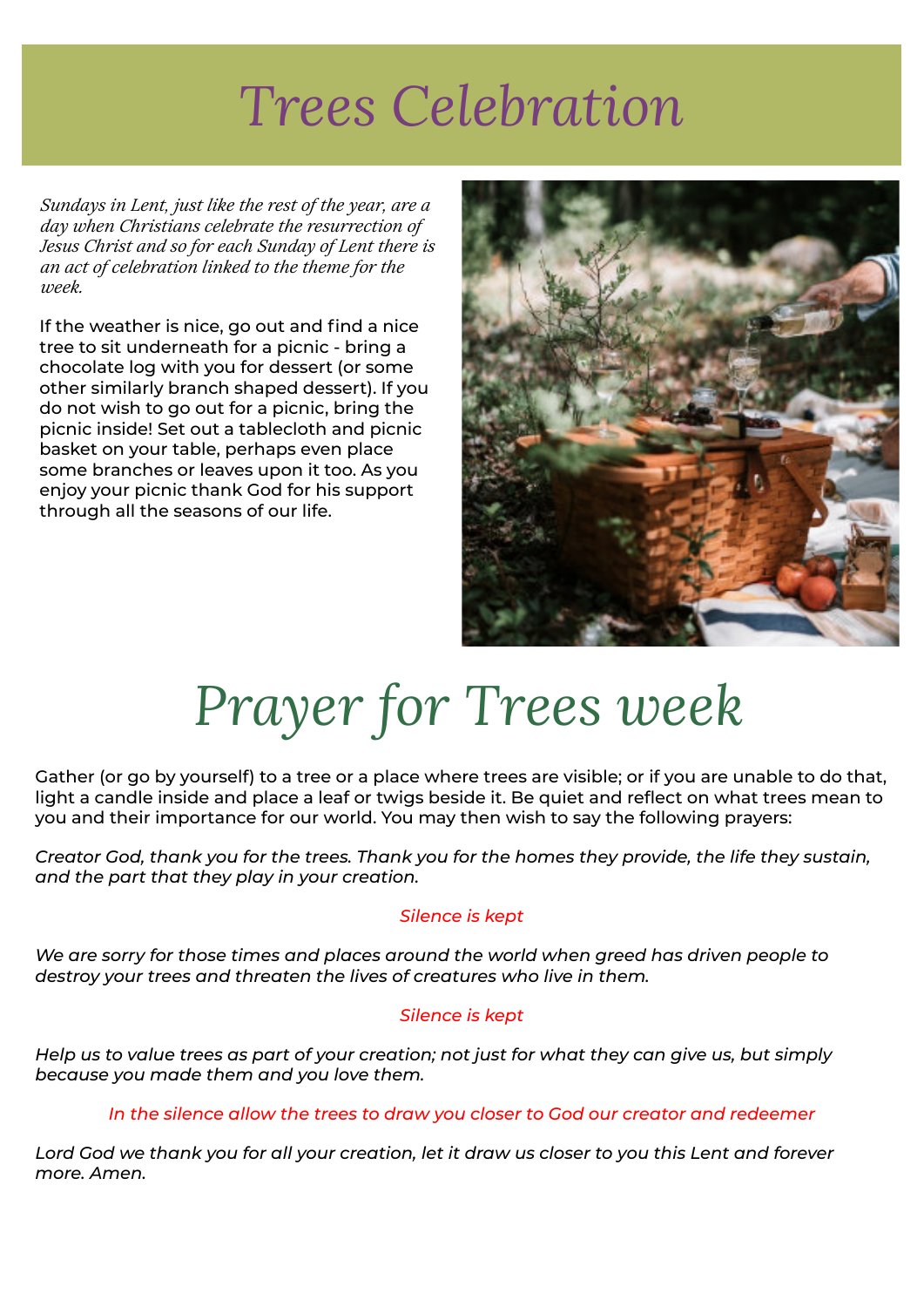### **week 4 - water**

Read the Bible passage and the reflection. During the week, choose any of the activities to do or do one each day and enjoy being outside connecting with nature and its creator.

![](_page_7_Picture_3.jpeg)

![](_page_7_Picture_4.jpeg)

If you are near wild water that you can safely reach, put your hands in it or paddle in it. Feel its force against you.

![](_page_7_Picture_6.jpeg)

*<sup>14</sup> ...whoever drinks of the water that I will give him will never be thirsty again. The water that I will give him will become in him a spring of water welling up to eternal life."*

*John 4:14*

Over two thirds of this world is covered in water. Most of it is not drinkable and yet water sustains all life. From the smallest insect to the mightiest tree each requires water to live. Just as water sustains our physical well-being, so too does God sustain our spiritual well-being through the work of the Holy Spirit. In what ways does God sustain you and your spiritual life? Where can you turn for spiritual refreshment this Lent?

![](_page_7_Picture_10.jpeg)

Go outside in the rain. Turn your face upwards and let yourself get wet. If you prefer, go out after the rain and jump in a puddle.

![](_page_7_Picture_12.jpeg)

Go for a walk where there is running water. Close your eyes and listen. How does it make you feel?

![](_page_7_Picture_14.jpeg)

Listen to the sound of rainfall. Notice the different sounds it makes as it lands on different surfaces.

![](_page_7_Picture_16.jpeg)

Go for a walk and notice all the things around you that rely on water to grow.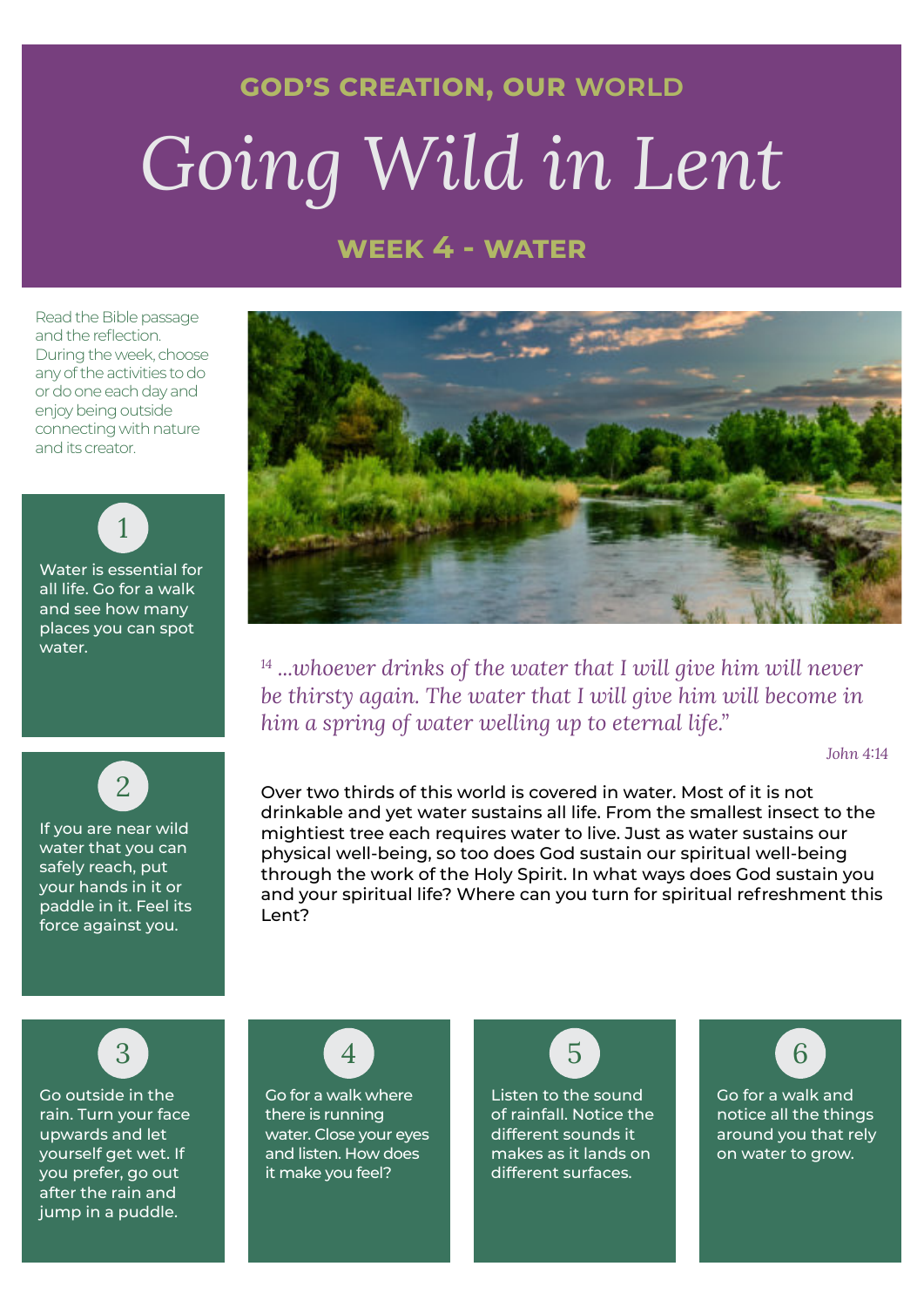## *Water Celebration*

*Sundays in Lent, just like the rest of the year, are <sup>a</sup> day when Christians celebrate the resurrection of Jesus Christ and so for each Sunday of Lent there is an act of celebration linked to the theme for the week.*

Water is a difficult thing to celebrate thematically however you may wish to try one of the following:

Find a beautiful jug and glasses if you have them. Fill the jug with water and make both it and the glasses the centre of attention during your main meal of the day. Pour and drink it as if it were the most precious commodity you have.

Make your own ice lollies or flavoured ice cubes. Use whatever squash or flavoured liquid you wish to make them. As you enjoy them think of the joy you have because of God's ongoing sustenance for you.

![](_page_8_Picture_5.jpeg)

# *Prayer for Water week*

Gather (or go by yourself) to a place where you can see or hear flowing water outside; or if you are unable to do that, light a candle inside and place a bowl or glass of water beside it. Be quiet and reflect on the importance of water to our world. You may then wish to say the following prayers:

*Creator God, thank you for water, for the plants it helps to grow and the creatures it sustains. We thank you particularly for our access to clean, safe, drinking water.*

#### *Silence is kept*

*We are sorry for those times when we have wasted water. We remember now those places where there is not enough water to keep crops alive and where the only choice some have is between unsafe water or no water at all.*

#### *Silence is kept*

*Help us to value water as part of your creation; to realise how precious it is, how dependent we are on it, and our responsibility to look after it.*

*In the silence allow the water to draw you closer to God our creator and redeemer*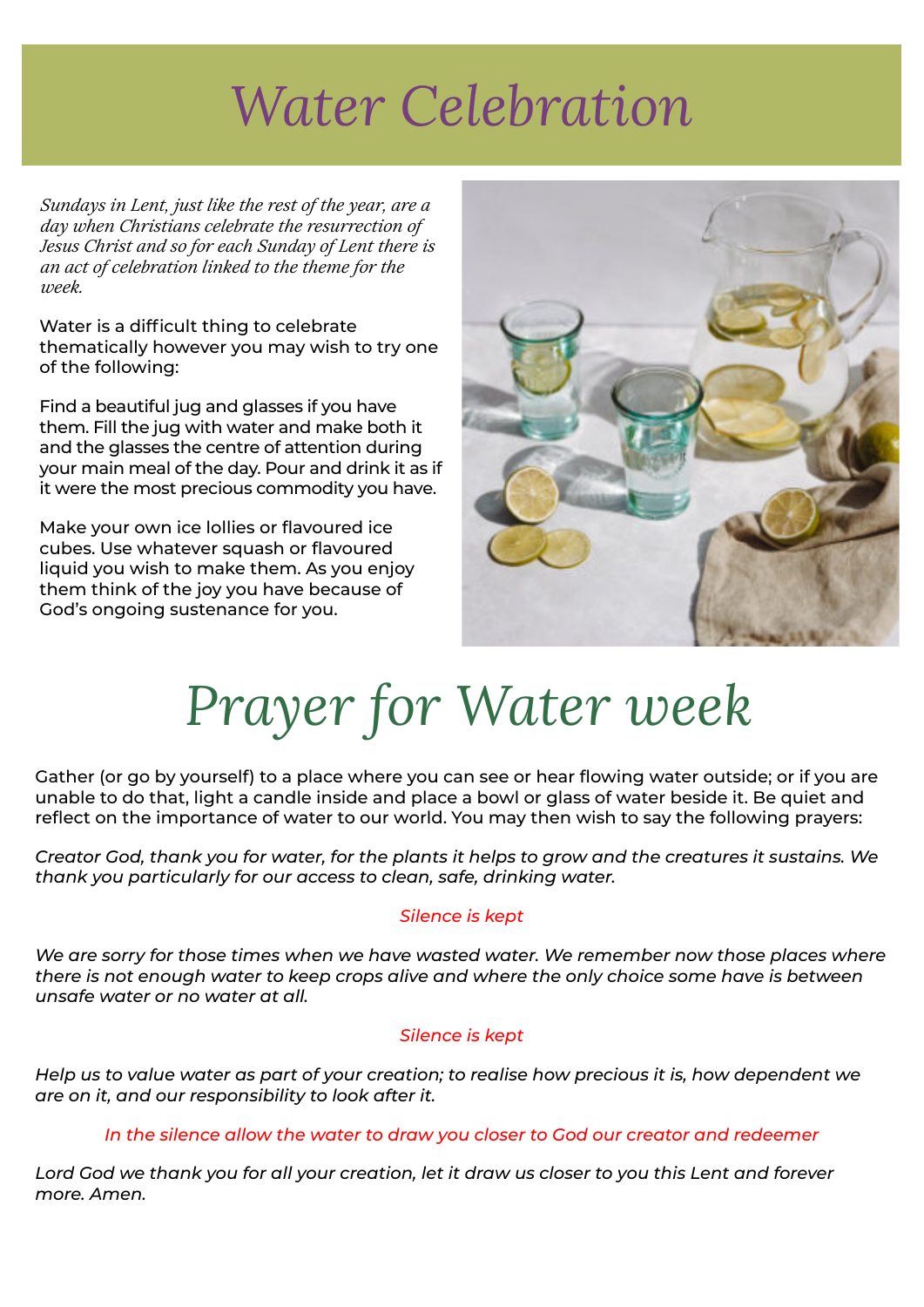#### **god's creation, our world**

# *Going Wild in Lent*

### **WEEK 5 - BIRDS & AIR**

Read the Bible passage and the reflection. During the week, choose any of the activities to do or do one each day and enjoy being outside connecting with nature and its creator.

![](_page_9_Picture_4.jpeg)

today, keep an eye out and see if you can spot any birds. How many different varieties do you see?

![](_page_9_Figure_6.jpeg)

Find somewhere you can be quiet for a few minutes and listen to the birds singing. We use the set

![](_page_9_Picture_8.jpeg)

<sup>26</sup> Look at the birds of the air: they neither sow nor reap nor gather into barns, and yet your heavenly Father feeds them. Are *you not of more value than they?*

*Matthew 6:26*  $\Gamma$  has control for us to live in an amazing world for  $\alpha$ 

Birds have such freedom in the air but when the evening comes, they always find a place to rest. By Christ's death and resurrection, God has given us freedom from sin and the law meaning we can come before <del>.</del><br>God whoever and wherever we are. Ultimately though, we are longing for that day when we can rest in God's presence forevermore, when we are fully free from every limitation we have here on earth. As you express your freedom this week exploring the world around you and see the birds flying free remember the freedom Christ has made possible for you and the assured heavenly home that will be yours for all eternity.

### 3

Put some food out for the birds and  $\hskip1cm$ watch for a while to see what comes.

![](_page_9_Picture_14.jpeg)

Choose a windy day and go our and fly a kite. Make a simple one of your own if you do not have one.

![](_page_9_Picture_16.jpeg)

Go for a walk and see how many ways you can tell that air is there even though you cannot see it.

![](_page_9_Picture_18.jpeg)

Watch a bird flying. See how different birds move in **that** different ways. Take note of how you feel as you watch them.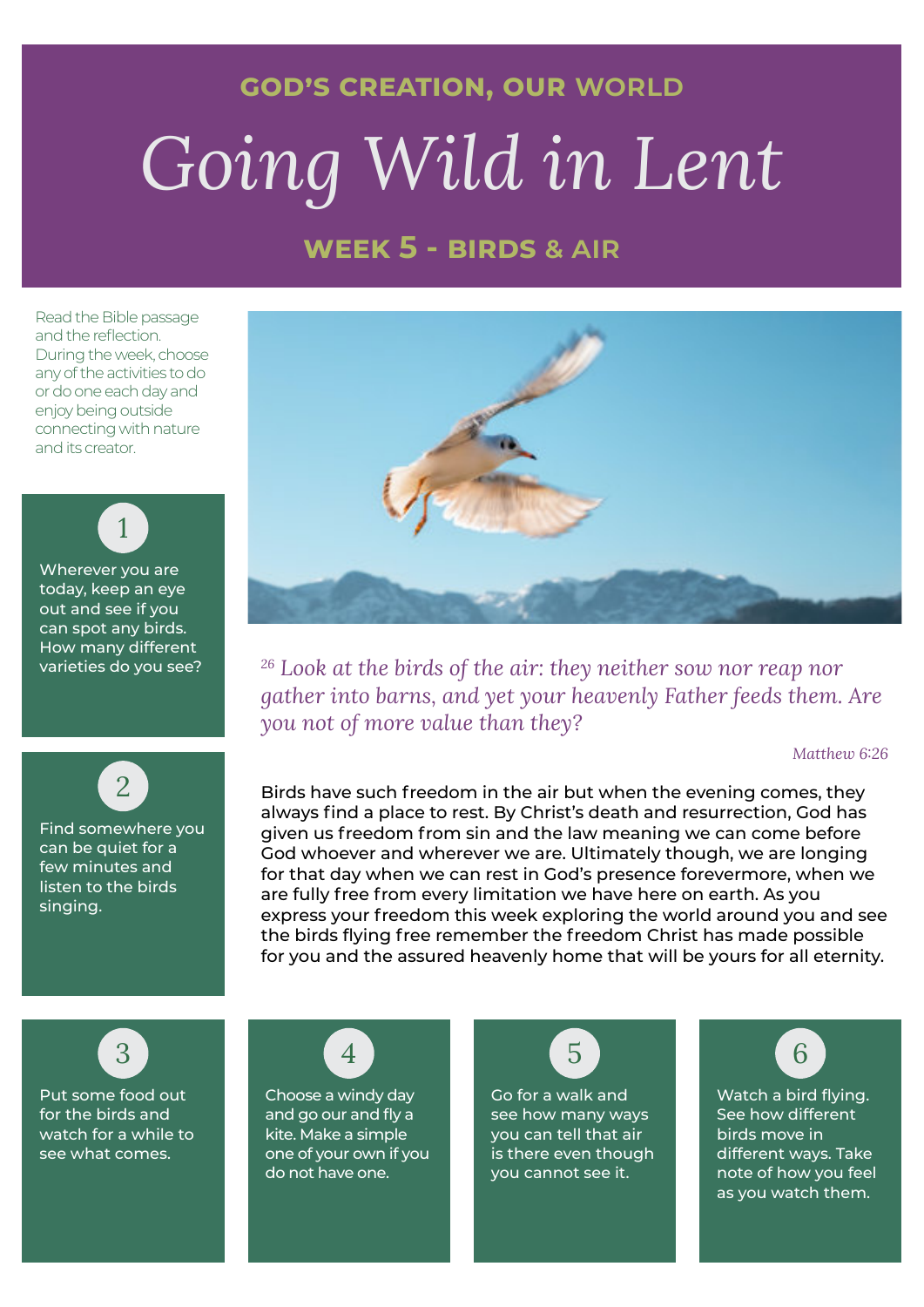# **Birds & Air Celebration**

*Sundays in Lent, just like the rest of the year, are <sup>a</sup> day when Christians celebrate the resurrection of Jesus Christ and so for each Sunday of Lent there is an act of celebration linked to the theme for the week.*

Indulge yourself with a luxury hot chocolate with whipped cream on top. Enjoy it with a slice of your favourite sponge cake. As you drink your drink and eat your cake remember the role air has played in making it enjoyable: the whipping of the cream, the texture of the cake, the way it carries the smell to your nose and enhances the taste. Thank God for the way that air both sustains and enhances your  $\overline{\phantom{a}}$  if equations in life that bring  $\overline{\phantom{a}}$  is that bring  $\overline{\phantom{a}}$ life.

![](_page_10_Picture_3.jpeg)

# *Prayer for Birds & Air week*

Gather (or go by yourself) to a place where you can see birds and feel the air; or if you are unable to do that, light a candle inside and open a book to a page with a bird on it and place it beside the candle. Be quiet and reflect on the importance of clean air to our world. You may then wish to say following prayers: the following prayers:

Creator God, thank you for the air we breathe and the beauty and gracefulness of flying *they provide, the beauty they produce, and the creatures they sustain. creatures like birds.*

#### *Silence is kept*

*Please help people in those places where food is difficult to grow because of poor soil and We are sorry for when we have taken the simple pleasures of life for granted; for the times when*  $w$ e have been so occupied with our homes we have not taken time to appreciate the world just *outside our doors.*

#### *Silence is kept*

*simply because you made them and you love them. Help us to value clean air and to do our bit to keep it clean. Help us to reduce our reliance on dirty energy that pollutes our planet and threatens the lives of birds and other living creatures.*

*In the silence allow the birds and the air to draw you closer to God our creator and redeemer*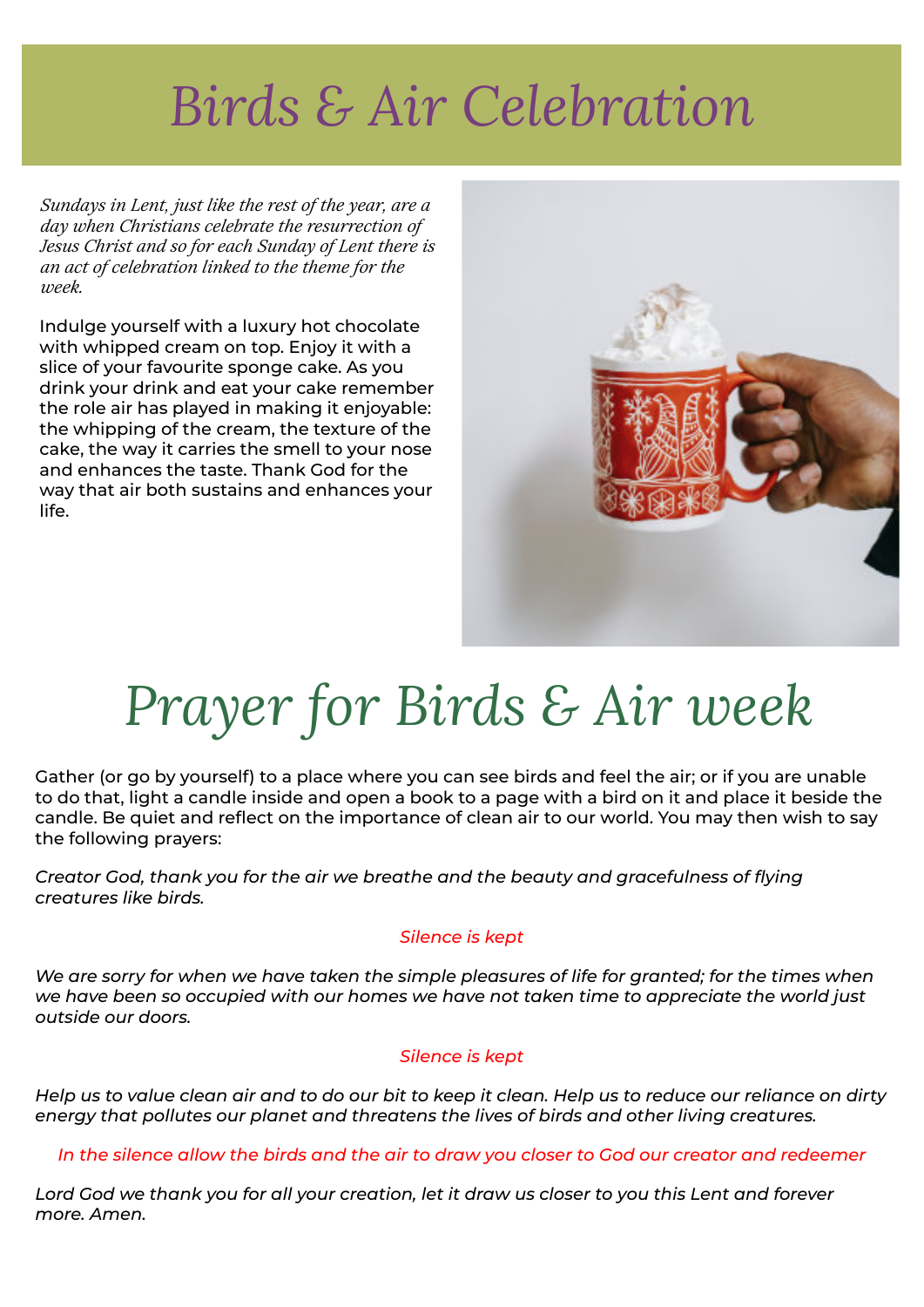### **week 6 - insects & animals**

Read the Bible passage and the reflection. During the week, choose any of the activities to do or do one each day and enjoy being outside connecting with nature and its creator.

If you have a pet, show it some affection and think about what your pet adds to your life.

1

![](_page_11_Picture_4.jpeg)

Go for a walk and take note of how many different sorts of animals you spot.

![](_page_11_Picture_6.jpeg)

*<sup>25</sup>And God made the beasts of the earth according to their kinds and the livestock according to their kinds, and everything that creeps on the ground according to its kind. And God saw that it was good.*

*Genesis 1:25*

Throughout the Bible God uses animals to work out his purposes. From the frogs, gnats, flies and locusts in the plagues of Egypt, to the donkey that Jesus rode into Jerusalem before his crucifixion, each has a role to play and each reveals to us something more about God. What role do you play in serving God's purposes in this world? How do the things you say and do reveal to others the majesty and wonder that is God our creator and sustainer?

3

Hang a banana skin on a bush and watch it in the early evening. What sort of insects are attracted to it?

## 4

Go for a slow walk. How many insects do you see creeping on the ground? As you look at these small creatures reflect on how God loves them and how he loves you.

![](_page_11_Picture_14.jpeg)

Find one animal or insect and watch it for a while to see what it does. As you watch, reflect on how it makes you feel, what thoughts come to mind?

![](_page_11_Picture_16.jpeg)

Go outside at night. Listen for any nighttime creatures. Go out in the morning and see if you can notice where those creatures may have been.